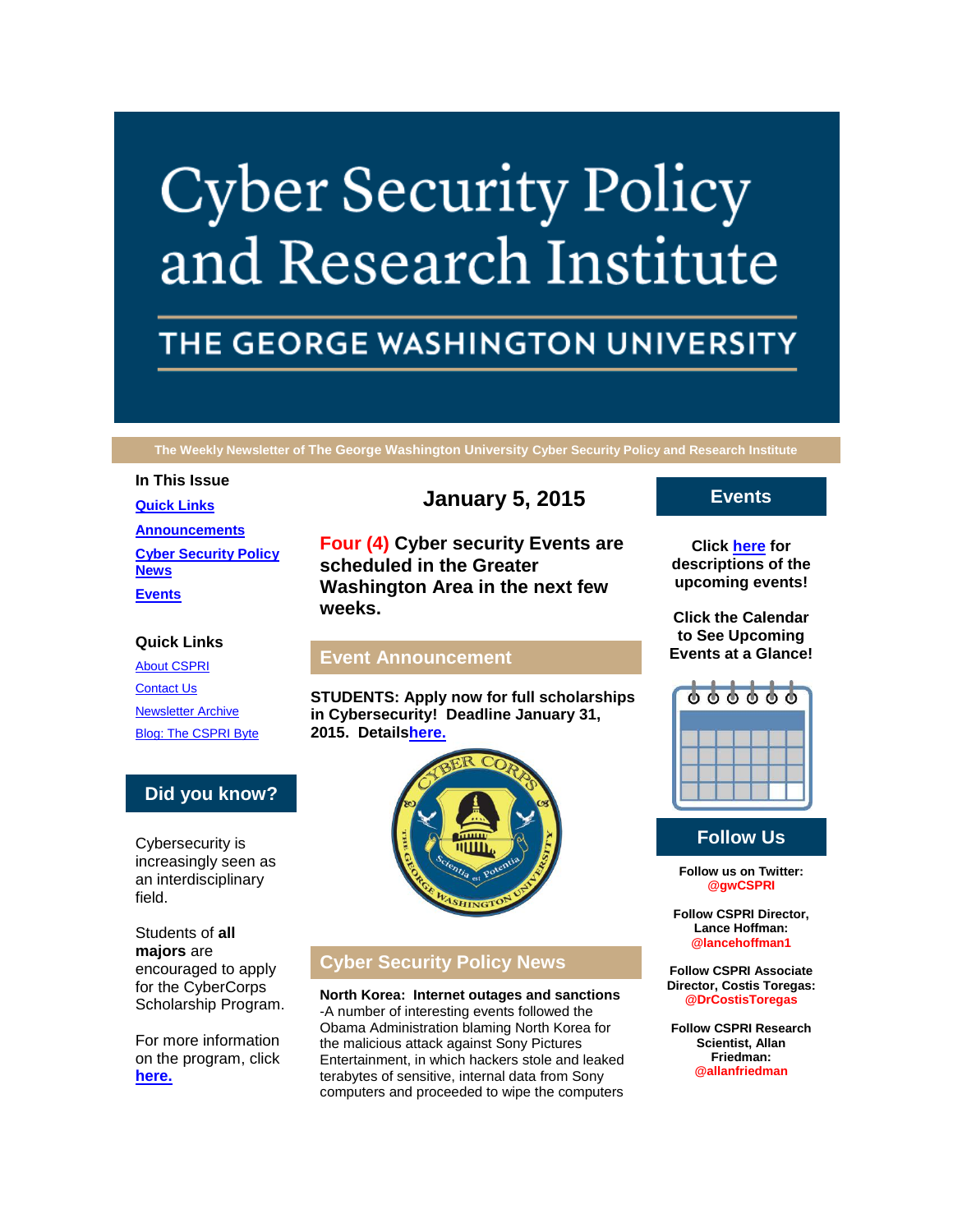clean of all data. For starters, North Korea inexplicably [went offline,](http://r20.rs6.net/tn.jsp?f=001RKIf5gxQGsRKgpL--0qvZMtqSpGKQBSEpDcRO71cBAFN6N-FspKIarUTk61zJJxptb8iYyKujdT22bziKgD7K6Pw4y4TAuhsPIDRrSee66k68P_G98TLr7QuJtoDEGSzTgTP41_6tyaM21Roc6B_IPnAFT2I5VRL-3pBq0ArbaqOQ_nYG_LHSnmQab3y0demioM3XECY7YJHmj-PevKVPj1_BsgcHDd5VxwvvuQMlc-q7tCKysAmiE8qarIJKdrNHgrd3RXaiBHihviQoSeqYA==&c=vMpeK2bfQo0ohU0h5T2cAG40ERMdgzMefEylqUZj-lei8tPP4_gxGQ==&ch=vpjMmxWrJZuXp7-X-tZkpQLFPxWMUSl7Yz0SE0lcWyRPYBRcXQ3Kvg==) twice. On Dec. 22, the North Korean internet space went offline for nearly 10 hours. Then, later in the week, another unexplained outage struck the country. North Korea blamed the United States, prompting North Korean leader Kim Jong Un to call President Obama a "monkey," Reuters [reports.](http://r20.rs6.net/tn.jsp?f=001RKIf5gxQGsRKgpL--0qvZMtqSpGKQBSEpDcRO71cBAFN6N-FspKIarUTk61zJJxp3aWNptIswrbt5VdI1MD2fisb3a8kB8SgyHV6WysDUbriCia10Wc8czl3ERdqjCtvCOohs0heLu39-Jcy2JM9P17zCj5c_g0dcIwba7-HFrhnU-MvauvGrBl_vM42rREpvtlFBcTqp1HeJZORGxlnbkzZYAiorsQ_xGp8YanOthOB6ZK6wUIPrYGsDWGgptThDvng-tCgoeaBCtk5xn2qwA==&c=vMpeK2bfQo0ohU0h5T2cAG40ERMdgzMefEylqUZj-lei8tPP4_gxGQ==&ch=vpjMmxWrJZuXp7-X-tZkpQLFPxWMUSl7Yz0SE0lcWyRPYBRcXQ3Kvg==)

-Barely a day into 2015, the United States announced new sanctions on North Korean government officials and the country's defense industry for a cyberattack against Sony. According to The Associated Press, the U.S. government insists Pyongyang was to blame despite lingering doubts by the cyber community. "The White House warned this was just the opening move in the U.S. response," [writes](http://r20.rs6.net/tn.jsp?f=001RKIf5gxQGsRKgpL--0qvZMtqSpGKQBSEpDcRO71cBAFN6N-FspKIarUTk61zJJxpFXzp9QhCspAWUG4MLZqYDYpmry8oqTjGSR3uuIwCl9CrjqJkCZ51DT0-iZiazLh93NU3PESm8RTGOfVYETELTTdH7KmTPCMkAKK48d3eu_YOHdtR05sGQc0PW0yh707zxaM1Md6zEHRwurTVDj9lCaenEcOxabV7aLrdkR8F4q6Ci0yFN23GbaXR-fI6sHTZKIsJYw011JXbi7gEnvkBEU7X4XmoVzNBjGcQs8n_4q2JhYFWnoH2zA==&c=vMpeK2bfQo0ohU0h5T2cAG40ERMdgzMefEylqUZj-lei8tPP4_gxGQ==&ch=vpjMmxWrJZuXp7-X-tZkpQLFPxWMUSl7Yz0SE0lcWyRPYBRcXQ3Kvg==) Josh Lederman. "While the sanctions will have limited effect, as North Korea is already under tough U.S. sanctions over its nuclear program, American officials portrayed them as a swift, decisive response to North Korean behaviour they said had gone far over the line. Never before has the U.S. imposed sanctions on another nation in direct retaliation for a cyberattack on an American company."

#### **Hacking group "Lizard Squad" interrupts PlayStation and Xbox Live**

-Sony's woes didn't end with the attack on Sony Pictures. On Christmas Day, millions of people around the world who received Sony Playstation and Microsoft Xbox Live game consoles and games found themselves unable to play the games. A low-skilled, teenage hacking group calling itself the Lizard Squad took credit for the attacks, which swamped Sony and Microsoft servers with an overwhelming amount of Internet bandwidth from compromised computers and Internet servers. Two days after the attack, the group announced it was launching its own Lizardbranded attack service online that lets anyone launch crippling attacks for just a few dollars per month. Independent journalist Brian Krebs has been [tracking](http://r20.rs6.net/tn.jsp?f=001RKIf5gxQGsRKgpL--0qvZMtqSpGKQBSEpDcRO71cBAFN6N-FspKIarUTk61zJJxpVrGH-Vcydc1f6xuweqkIUQPsygsXmUF8rgori3STweEeOZcBgL7zgn3dKfTeE285sT_AcAxAjrQfWh27LkbjydcKezuKTd61hWocRs5jxV58ci824NvJoljMkHC7n4_iW_vm30NKLpNrT99E0GFQyGDwT8UsPyznuL-gAVzzeCU=&c=vMpeK2bfQo0ohU0h5T2cAG40ERMdgzMefEylqUZj-lei8tPP4_gxGQ==&ch=vpjMmxWrJZuXp7-X-tZkpQLFPxWMUSl7Yz0SE0lcWyRPYBRcXQ3Kvg==) these kids, a number of whom were [arrested or questioned](http://r20.rs6.net/tn.jsp?f=001RKIf5gxQGsRKgpL--0qvZMtqSpGKQBSEpDcRO71cBAFN6N-FspKIarUTk61zJJxpDybcfRxRE21xXxgjejMviX-1kXgWsEOqSjBWNqlo6ELqfIetz0OY1Nu0O6sx7HU-aXpG4xpguvezUT8nzwyA3zQ6mzUv9AikcvbKvOWAsC4WgSehDWIbLvMVE785KtlxmiINB6FFtOEyss6BiMtC-yhb1PujsMeo2htS665_mIwSJvGDFaV1_w==&c=vMpeK2bfQo0ohU0h5T2cAG40ERMdgzMefEylqUZj-lei8tPP4_gxGQ==&ch=vpjMmxWrJZuXp7-X-tZkpQLFPxWMUSl7Yz0SE0lcWyRPYBRcXQ3Kvg==) by authorities in Finland, the U.K. and the United States.

#### **NSA: Update**

-The National Security Agency late last year quietly released more than a decade of reports detailing surveillance activities that potentially violated U.S. citizens' privacy rights, The Hill reports. "Covering NSA activities from mid-2001 to 2013, the heavily-redacted reports document possible abuses, including instances of employees emailing classified information to unauthorized recipients or issuing 'overly broad or poorly constructed data queries that potentially targeted' Americans," [writes](http://r20.rs6.net/tn.jsp?f=001RKIf5gxQGsRKgpL--0qvZMtqSpGKQBSEpDcRO71cBAFN6N-FspKIarUTk61zJJxpknCOtIxpCSgsK5U_ZaH0lGy7ZJr_CmscW3AFVD8Mqp0UpRFGwuNqL4ZNqCVzog32sS0PrHWjjBNAOR63UX9kJ3I2kOXg78Qm227Q1lx3jei2zPB44kwhhjFM-gzIf6AN3sUoSMqRZRMukEyqJr2NhVShvYdSLtWdyfvgMug_cTyeEs0TTS1zznijuBVo66HB&c=vMpeK2bfQo0ohU0h5T2cAG40ERMdgzMefEylqUZj-lei8tPP4_gxGQ==&ch=vpjMmxWrJZuXp7-X-tZkpQLFPxWMUSl7Yz0SE0lcWyRPYBRcXQ3Kvg==) Jesse Byrnes. "The agency, required by executive order to submit the